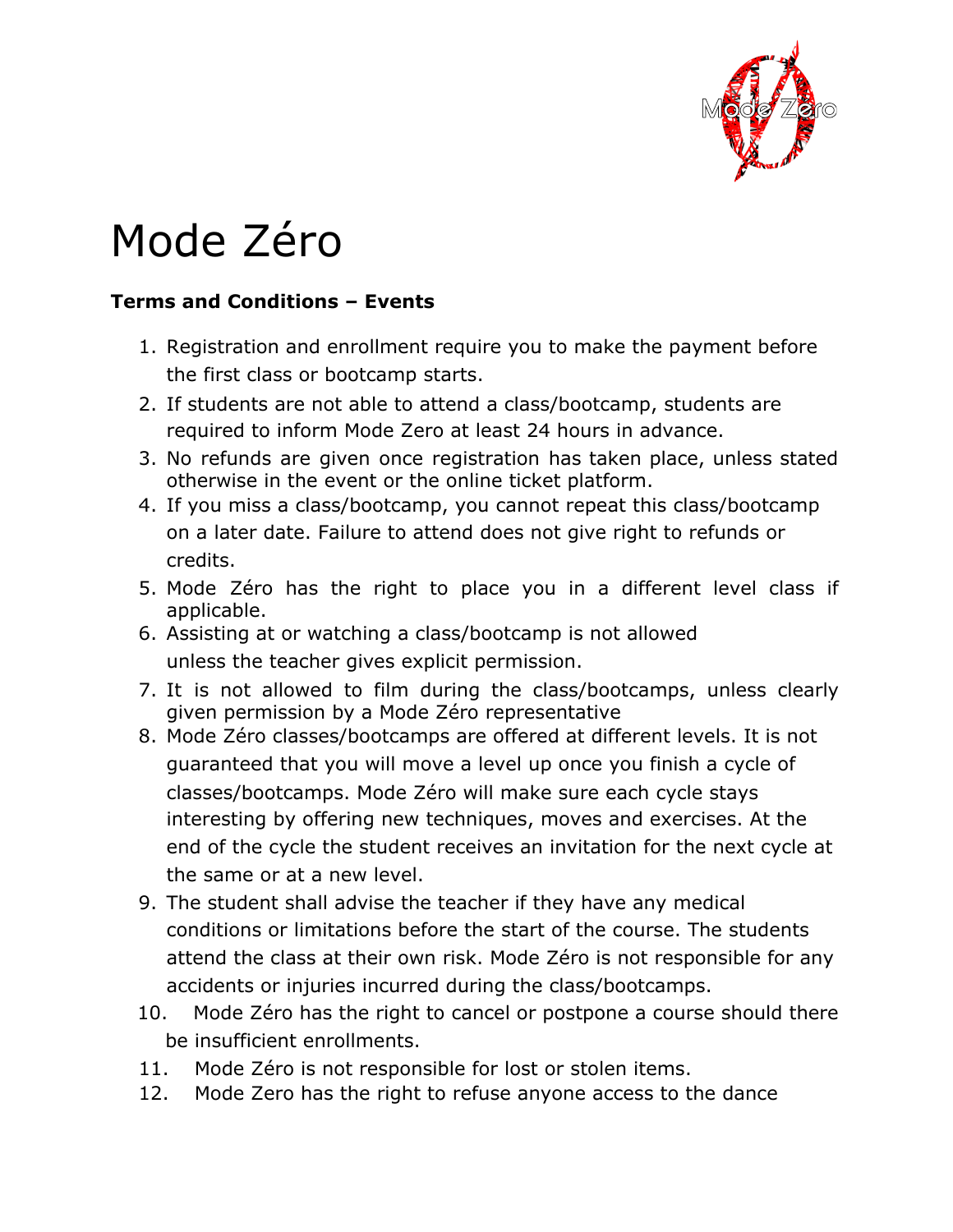

school or exclude anyone from participating in the course without reason.

- 13. Visitors and students need to follow the instructions of the teachers and the terms and conditions during the time they are at the dance school. If they refuse, they can be removed from the premises.
- 14. Should you decide not to continue with the class/bootcamp once the course has started, unless stated otherwise, please note that no refund will be given.
- 15. By entering the event premises, you consent to interview(s), photography, audio recording, video recording and its/their release, publication, exhibition, or reproduction to be used for news, web casts, promotional purposes, telecasts, advertising, inclusion on websites, social media, or any other purpose by Mode Zéro and its affiliates and representatives. Images, photos and/or videos may be used to promote similar Mode Zéro events in the future, highlight the event and exhibit the capabilities of Mode Zéro. You release Mode Zéro, its representatives, and each and all persons involved from any liability connected with the taking, recording, digitizing, or publication and use of interviews, photographs, computer images, video and/or or sound recordings.
- 16. By entering the event premises, you waive all rights you may have to any claims for payment or royalties in connection with any use, exhibition, streaming, web casting, televising, or other publication of these materials, regardless of the purpose or sponsoring of such use, exhibiting, broadcasting, web casting, or other publication irrespective of whether a fee for admission or sponsorship is charged. You also waive any right to inspect or approve any photo, video, or audio recording taken by Mode Zéro or the person or entity designated to do so by Mode Zéro.
- 17. You have been fully informed of your consent, waiver of liability, and release before entering the event.
- 18. Name changes are allowed up to 24 hours before the start of the